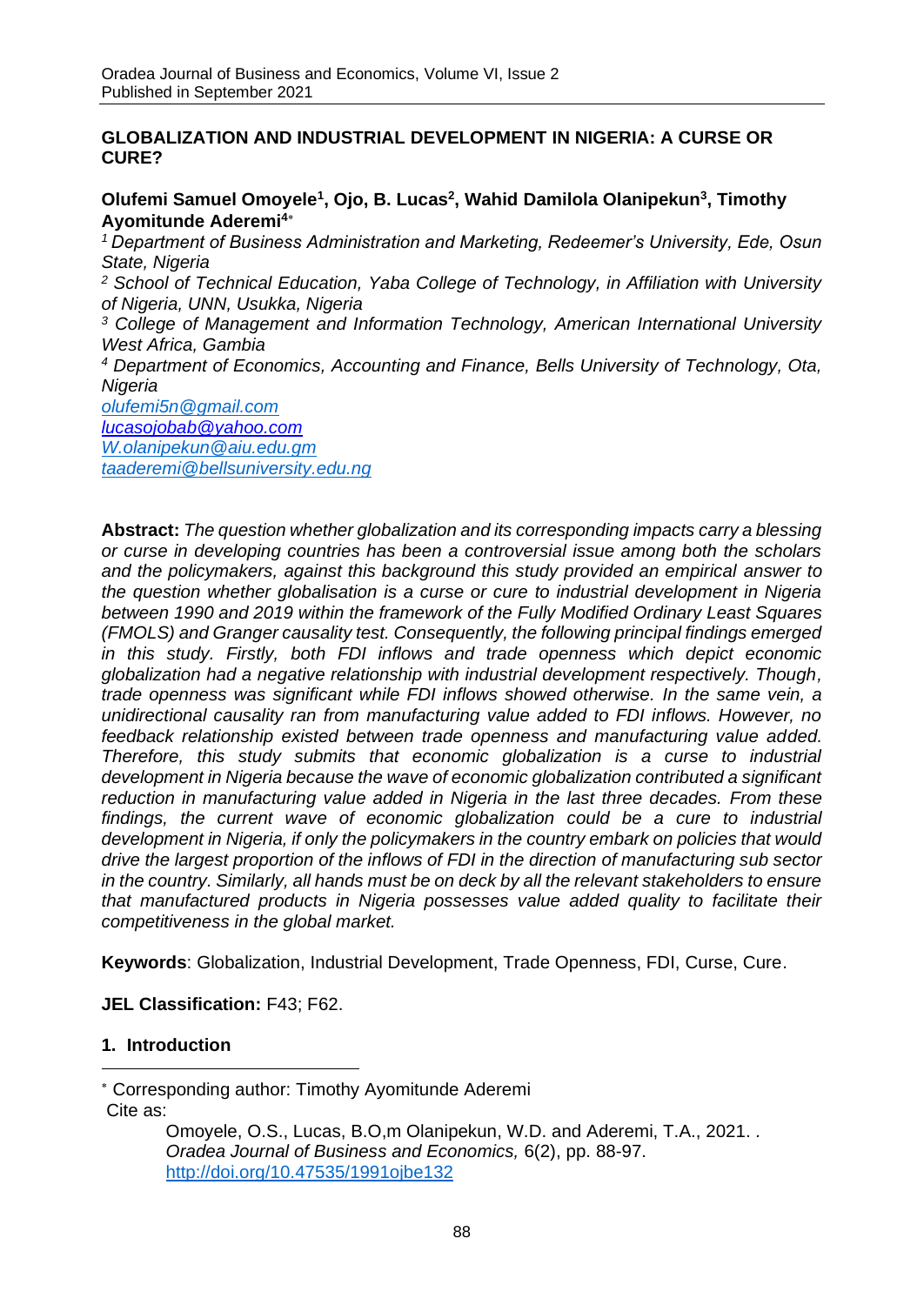The wave of globalization has been continuously intensifying in shaking all the spheres of the global economy in the past few decades (Aderemi *et al.,* 2020; Kovářová, 2017; Kaya, 2010; Baldwin & Forslid, 2000). Because the integration of the global market in the  $21^{st}$ century has been an unprecedented phenomenon owing to the advent of digital technologies, rising trade liberalization and international financial flows.

However, industrialization is considered to be one of the strategic components in achieving long-term and sustainable development, in the case of developing economies its impact on employment creation and reduction of poverty cannot be undermined. Evidence has shown that the industrial revolution that characterized the Western Europe and the United States in the 19th and early 20th centuries has always been the reference point for scholars and policy analysts in advocating for industrial development as developmental framework in developing countries. In the recent times, the sporadic expansion of aggregate outputs in some emerging countries such as China, India and other `Asian Tigers` show that industrialization is a paramount condition for economic prosperity. Meanwhile, patterns of the Nigeria`s trade show that the country`s commodities lack value addition, commodity diversification, dominant proportion of primary goods and over reliance on developed countries for valued added products (World Bank, 2016). This is a clear indication that industrial development is operating at low ebb in Nigeria.

Succinctly put, industrial development in Nigeria has been a major concern for scholars in one hand, whereas multiplier effects of external factors on the development of manufacturing sector in Nigeria has long remained a subject of debate in the literature on the other hand. Due to the various events that have unfolded in the global market, the earlier writers have conceptualized globalization as unavoidable curse and fortune to developing countries (Rodrik, 1999; David, 1999; Salimono, 1999; Awake, 2002; Garry, 1998; Gondwe, 2001; Dollar, 2001). But further efforts to unravel the linkage between globalization and industrial development in Nigeria has largely received little or no attention in the literature, especially in the most recent times. The focus of the larger bulk of recent studies in Nigeria was the nexus between globalization and economic growth (Imandojemu *et al*., 2021; Letswa *et al*., 2018; Okpokpo, Ifelunini and Osuyali, 2014; Akor, Yongu, and Akorga, 2012). However, few studies such as Ebong, Udoh and Obafemi (2014), Toyin (2017) and Binuyo *et al*. (2017) which examined impact of globalization on industrial development in Nigeria were observed to be deficient in terms of measurement of industrial development variable and technique of analysis. In order to improve the existing studies in the country, this current study employed manufacturing value added in measuring industrial development, in which to the best of knowledge, no study has utilized in Nigeria. In view of the above, this examined impact of globalization on industrial development from 1990 to 2019, using Nigeria data. As a departure from the existing studies, it is instructive to stress that the novelty of this study lies in the fact it both employed a better measurement of industrial development and most updated recent data in which no study has incorporated in the literature.

The rest of this work is structured as follows; having provided the background information and established the problem of the study in the introduction, section two presents the adequate and updated review of past studies. Also, section three contains methodology, discussion of results, summary and policy implication of the study.

# **2. Literature Review**

The ongoing rise in interdependence among the global economies alongside people migration which arises as results of digital technology, flows of investment, cross-border trade in goods and services, and the integration of markets, trade and investments with few barriers to slow the flow of products and services between nation have made globalization one of the most popular issues of concerns, especially how it affects industrial development which refers to social organization in which industries and especially large-scale industries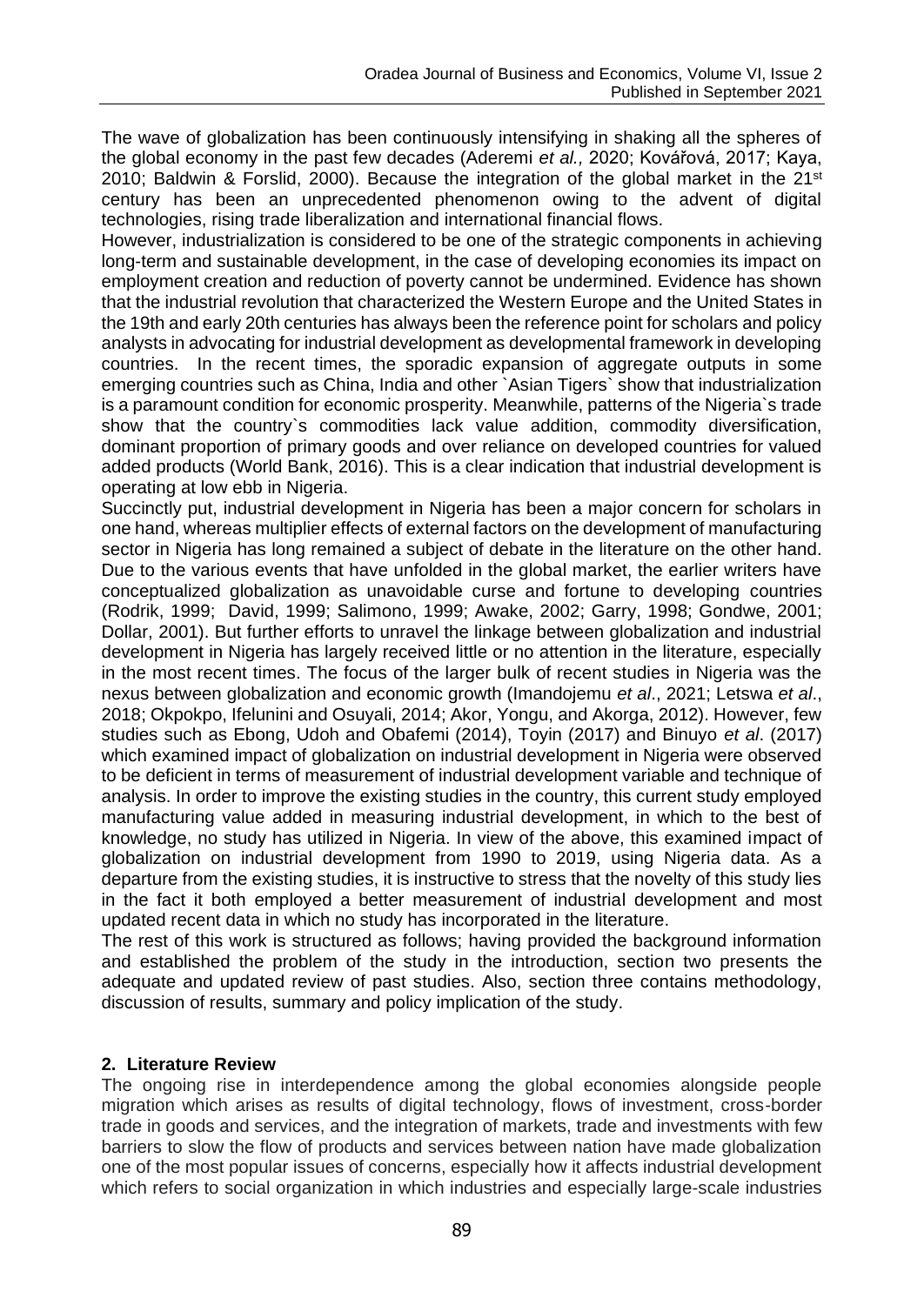are dominant, among both the scholars and policymakers in the 21<sup>st</sup> century. Globally, public policy changes and communications technology innovations have sped up globalization to an unprecedented pace, free market economic system through fiscal policies and trade agreements, removal or reduction of tariffs have been integrated by government over the last 2 decades. However, recent studies by (Onwuka & Eguavoen, 2018; Uwadiegwu, 2015) show that the driving force of globalization process are technology, policy and competition, this exposes the domestic economies to the forces of the global market. Meanwhile, the authors argued that globalization had not benefited Nigeria owing to monocultural export, huge debt profile and inability of the country to attract substantial foreign investments. This implies that reduction in debt profile and diversification of export base in conjunction with a rise in development cooperation with other economies will aid industrial development in a developing nation like Nigeria. Similarly, unequal effect of globalization has preponderantly distorted third world economic growth and development, therefore to eliminate the negative effect of globalization which is vehicle for economic development of Nigeria and other 3rd world countries, there is the urgent need to explore the positive side of globalization which is in tandem with global best practices in economic recovery (Dappa & Thom-otuya, 2010). In a research conducted by (Odo, Agbo, & Agbaji, 2020), the study discovered that whereas globalization may have improved the economies of advanced democracies, the domestic economy received marginal benefits, this marginal benefit enjoyed by developing economies is undermined by weak technical base, unhealthy macro-economic environment and poorly diversified economic base. This suffice to asserts that to attain even industrial development in a developing nation like Nigeria, there is a need for strong, healthy macro-economic and diversified economic base. Also, it is amazing that, the moderate performance of the capital market has not actually translated into a remarkable growth of the industrial sector in Nigeria. Akindele, Jogunola, and Aderemi (2019) applied DOLS and Granger causality techniques to explore the linkage between globalisation and real estate development in Nigeria between 1990 and 2016. The authors posited that globalisation exerted a positive and significant impact on real estate development in the country. Also, FDI Granger caused real estate development in the country. A Cointegration Approach was employed by (Agbarha & Peter, 2017) to explore the relationship between major globalization indicators and economic growth in Nigeria, the result showed that current FDI and one period lagged FDI, one period lagged exchange rate, current balance of payment and two period lagged openness of the economy to the outside world have a positive and significant impact on the level of economic growth in Nigeria. Industrialization is said to be a hallmark for modern economic growth and development but the Nigerian industrial sector has suffered from decades of low productivity and currently in state of coma. In the same vein similar study reveals that foreign direct investment had an inverse relationship with economic growth in Nigeria (Imandojemu, 2021). Similarly, cointegration tests and the Short and Long Run Dynamics Autoregressive Distributed Lag (ARDL) test was employed by (George-Anokwuru, 2018) it was discovered that import is negatively related to Gross Domestic Product and significant effects on industrial growth, whereas export increased growth of the Nigerian economy. Other recent studies on the effects of globalization on economic growth in Nigeria reveals that over dependence on crude oil exports, low export of locally produced goods among others are the impediments to the even globalization experience in Nigeria (Okpokpo, Ifelunini, & Osuyali, 2014; Feridun, Olusi, & Folorunso, 2006)*.*

Furthermore (Adofu & Okwanya, 2017; Uwadiegwu, 2015; Binuyo, Oluwadare, Adeoye, Olanrewaju, & Obiakor, 2017) have tried to examines the effect of trade openness and total factor productivity on industrial output in Nigeria, while using Vector Autoregressive (VAR) analysis to measure the effect of trade openness and total factor productivity on industrial output in Nigeria, the outcome of the study shows that that trade openness has a positive increasing effect on industrial output in Nigeria while the effect of total factor productivity on industrial output is found to be insignificant. There is the need to avert globalization of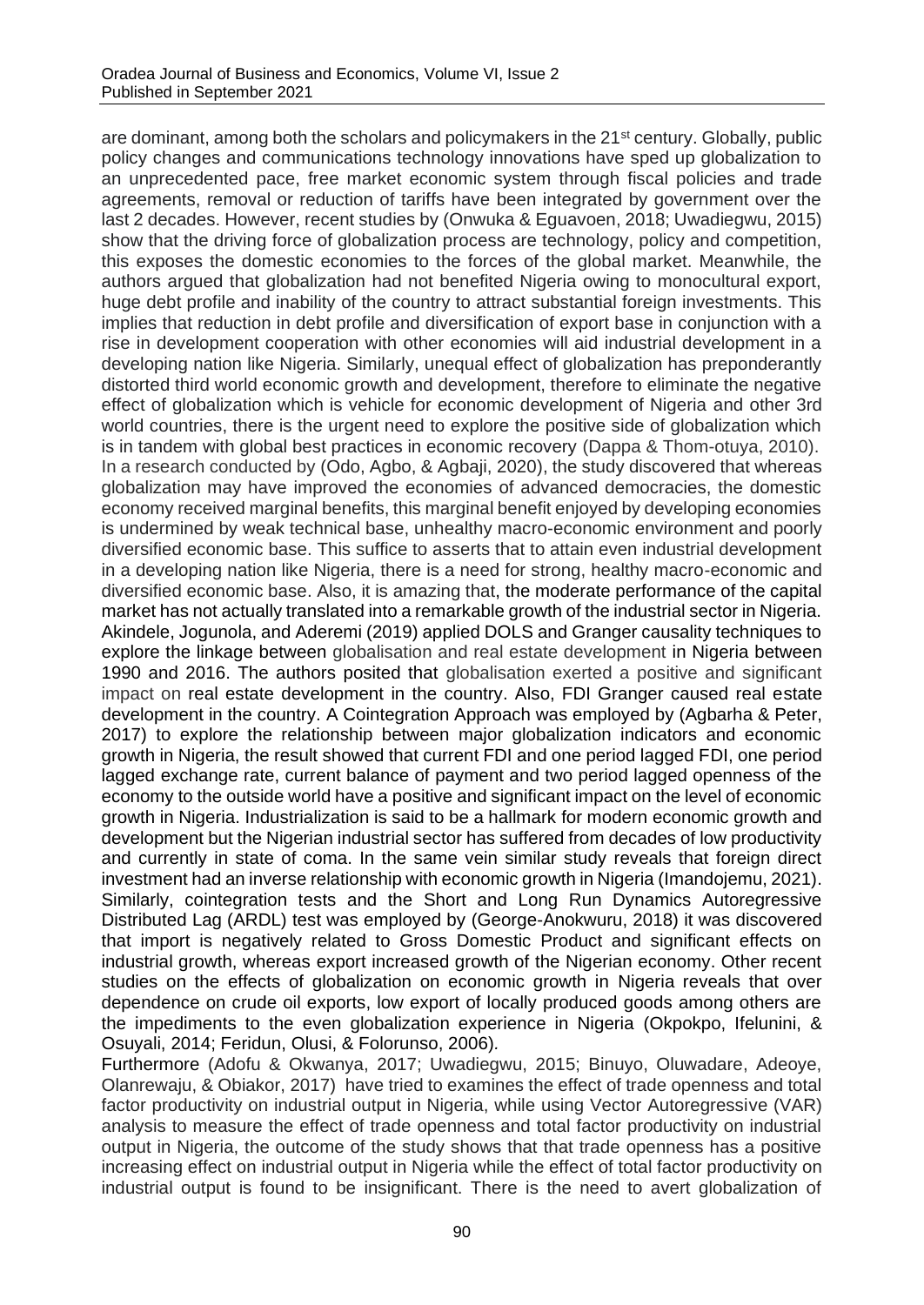poverty in Nigeria as the foregoing studies posit that Nigeria is in the verge of complete collapse of her industrial sector if the Nigerian government do not rise to safe her from the precipice of collapse by aiding the industrial sector in terms of tax holidays, tax relief, exemptions among others.

## **3. Methodology**

The relationship between globalization and industrial development in Nigeria has been examined in this study. Achieving this objective required that an ex-post facto research design is considered appropriate because the study explores the viable relationship, and as well describes how globalization predicts variation in industrial development in Nigeria. Consequently, the study used annual data which was extracted from the World Development Indicators. The scope of the study was between 1990 and 2019. 1990 was exclusively chosen as the base year because the adoption of the popular SAP in Nigeria in 1987 sparked off the sporadic inflows of foreign capital into the economy from the early 1990s.

## **Model Specification**

In building empirical model for this study, two of the relevant ["KOF Globalization Index"](https://www.kof.ethz.ch/en/forecasts-and-indicators/indicators/kof-globalisation-index.html) enunciated by Dreher, Gaston and Martens (2008) serves as a guide for this study. However, ["KOF Globalization Index"](https://www.kof.ethz.ch/en/forecasts-and-indicators/indicators/kof-globalisation-index.html) categorizes globalization into three phenomena namely economic, political and social. Whereas, the economic dimension of globalization, which is the central focus of this paper emphasizes international capital flows via FDI and trade openness. Therefore, in adapting for this study, an insight was drawn from the works of and Parisa and Hashem (2014), Aderemi *et al.* (2020), and Olowookere *et al*. (2021) by eliminating variables that do have any link with this study. The functional form of the model is illustrated as follows;

Industrial Development = f (Globalisation)  $IDM = f (FDI, TRO)$  (I)

Introducing some control variables to model (1), the classic Cobb-Douglas production function of the model could be enunciated as

 $IDM = FDI^{\theta_1}TRO^{\beta_2}GOE^{\Omega_3}EXC^{\theta_{21}}GFCF^{\beta_{22}}$  (2)

Introduction of the natural logarithm to model (2) in order to satisfy the conventional linearity assumption of the OLS transform the model to a linear equation as follows;

$$
LogIDM_t = a + \theta_1 LogFDI_t + \beta_2 LogTRO_t + \Omega_3 GOE_t + \theta_{11} LogEXC_t + \beta_{22} LogGFCF_t + \mu_t
$$
\n(3)

Where:

IDM is used to denote industrial development. This is measured by manufacturing value added as percentage of GDP, which its unit is in percentage. FDI is proxied by FDI inflows which is in million dollars. TRO is trade openness measured as addition of imports and exports as percentage of GDP. Its unit is in percentage. GOE is total government expenditures in billion dollars. EXC is exchange rate, which measures the value of the country`s currency vis-à-vis dollar. GFCF is gross fixed capital formation as percentage of GDP. u is error term. t represents the period of the analysis. Meanwhile, it is expected that the parameters have positive sign.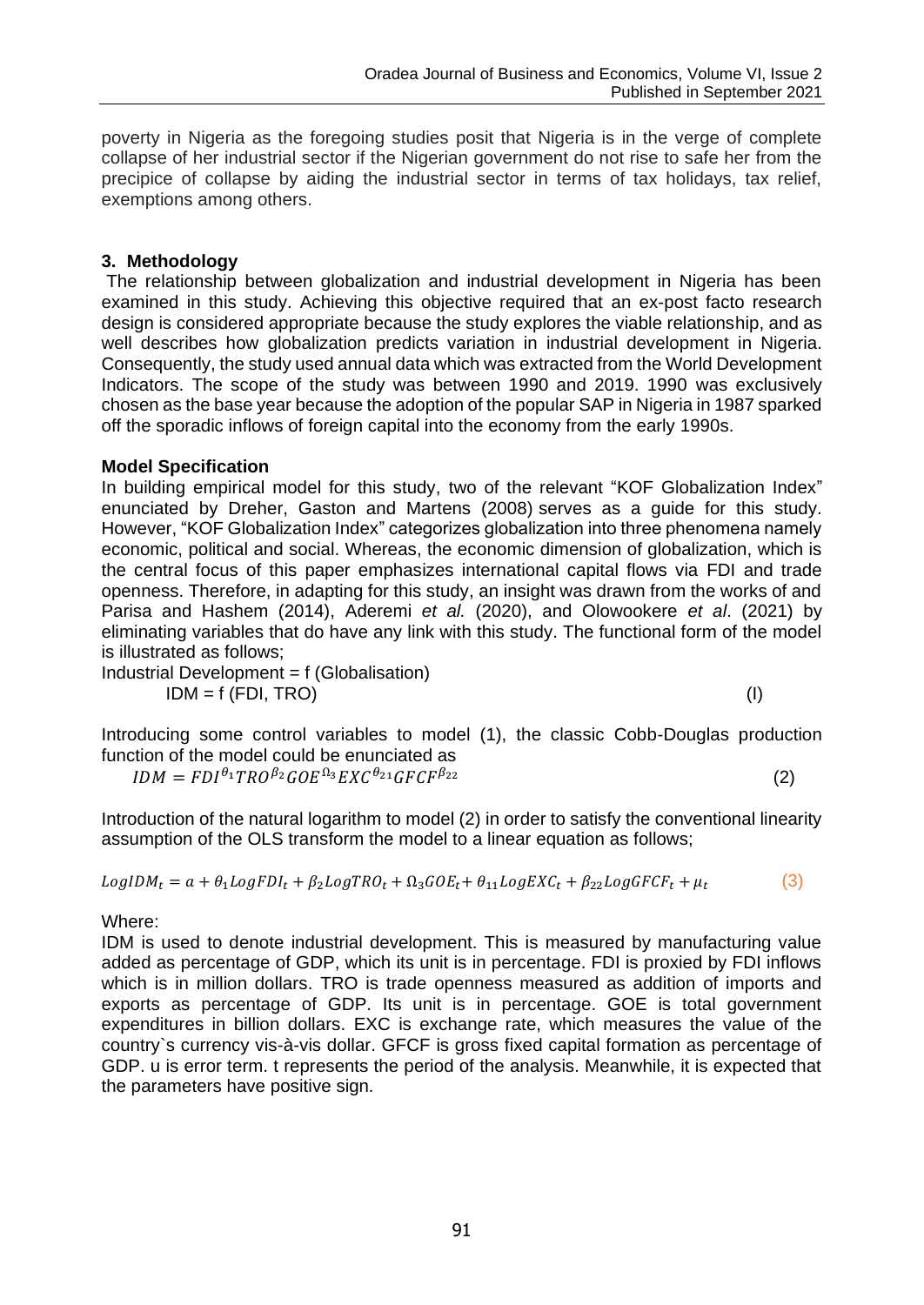# **4. Results and Discussion**

| <b>Descriptive</b> | <b>IDM</b> | <b>EXC</b> | <b>FDI</b> | <b>GOE EXP</b> | <b>GFCF</b> | <b>TRO</b>  |
|--------------------|------------|------------|------------|----------------|-------------|-------------|
| <b>statistics</b>  |            |            |            |                |             |             |
| Mean               | 12.67290   | 121.6748   | 1.730667   | 4.300933       | 28.43333    | 35.94583    |
| Median             | 11.19200   | 127.2300   | 1.575000   | 4.474000       | 26.05000    | 37.62500    |
| Maximum            | 20.92700   | 306.9210   | 5.790000   | 9.448000       | 53.10000    | 53.28000    |
| Minimum            | 6.553000   | 8.038000   | 0.500000   | 0.911000       | 14.10000    | $-5.935000$ |
| Std. Dev.          | 4.660987   | 88.82786   | 1.177985   | 3.011154       | 12.21913    | 11.62859    |
| <b>Skewness</b>    | 0.439744   | 0.587829   | 1.942353   | 0.373899       | 0.474313    | $-1.465005$ |
| Kurtosis           | 1.640073   | 2.781034   | 7.020928   | 1.685217       | 1.985835    | 6.768675    |
| Jargue- Bera       | 3.278627   | 1.787649   | 39.07350   | 2.859820       | 2.410525    | 28.48483    |
| Probability        | 0.194113   | 0.409088   | 0.000000   | 0.239330       | 0.299613    | 0.000001    |
| Sum                | 380.1870   | 3650.245   | 51.92000   | 129.0280       | 853.0000    | 1078.375    |
| SUM.<br>Sq.        | 630.0192   | 228821.3   | 40.24179   | 262.9443       | 4329.907    | 3921.498    |
| dev                |            |            |            |                |             |             |
| Observation        | 30         | 30         | 30         | 30             | 30          | 30          |

**Table 1:** Descriptive Statistics of Annual Data Series (1990 -2019)

Source: Authors' calculation (2021)

One of the crucial conditions necessary for the application of econometric technique is the normal distribution of series in a given study. In view of the above, the estimated results of descriptive statistics of the various relevant variables have been reported in Table 1. Firstly, MVP which is manufacturing value added as percentage of GDP from 1990 to 2019 had 6.553% and 20.927% as minimum and maximum values respectively. The mean value of this variable is 12.67% while the standard deviation is 4.66%. This shows that the variable is moderately dispersed from its mean because it has a standard deviation which is lower than the mean value. Similarly, other variables such as EXR, FDI, GEP, GFCF and TO shared identical behavior with the MVP. This implies that all the series were moderately dispersed from the mean. Meanwhile, with the exception of TO, all other series were positively skewed.

| <b>Variables</b> | <b>ADF TEST</b>   |        |                      |        |               |        |                    |
|------------------|-------------------|--------|----------------------|--------|---------------|--------|--------------------|
|                  | Level             | Prob.  | 1 <sup>st</sup> Dif. | Prob.  | $2nd$ Dif.    | Prob.  | <b>Decision</b>    |
| IDM              | $-2.967767$       | 0.7008 | $-2.976263$          | 0.1785 | $-2.976263$   | 0.0000 | $\frac{1(2)}{2}$   |
| <b>EXC</b>       | $-2.967767$       | 0.9883 | $-2.971853$          | 0.0072 |               |        | 1(1)               |
| <b>FDI</b>       | $-2.967767$       | 0.0338 |                      |        |               |        | (0)                |
| <b>GOE</b>       | $-2.967767$       | 0.6390 | $-2.971853$          | 0.0004 |               |        | $\left( 1 \right)$ |
| <b>GFCF</b>      | $-2.967767$       | 0.2334 | $-2.971853$          | 0.0002 |               |        | $\left( 1 \right)$ |
| <b>TRO</b>       | $-2.967767$       | 0.3654 | $-2.976263$          | 0.0008 |               |        | 1(1)               |
| <b>VARIABLES</b> | PP TEST           |        |                      |        |               |        |                    |
|                  | Level             | Prob.  | $1st$ Dif.           | Prob.  | $2^{nd}$ Dif. | Prob.  | Decision           |
| <b>IDM</b>       | $-2.967767$       | 0.6812 | $-2.971853$          | 0.0009 |               |        | 1(1)               |
|                  |                   |        |                      |        |               |        |                    |
|                  | 2.967767-2.967767 |        |                      |        |               |        |                    |
| <b>EXC</b>       | $-2.967767$       | 0.9867 | $-2.971853$          | 0.0105 |               |        | 1(1)               |
| <b>FDI</b>       | $-2.967767$       | 0.0281 |                      |        |               |        | $\overline{(0)}$   |
| <b>GOE</b>       | $-2.967767$       | 0.5790 | $-2.971853$          | 0.0004 |               |        | $\left( 1 \right)$ |
| <b>GFCF</b>      | $-2.967767$       | 0.2132 | $-2.971853$          | 0.0002 |               |        | $\left( 1 \right)$ |
| <b>TRO</b>       | $-2.967767$       | 0.4122 | $-2.971853$          | 0.0002 |               |        | 1(1)               |

#### **Table 2:** Unit Root Test

*Source: Authors' calculation (2021) %5 level*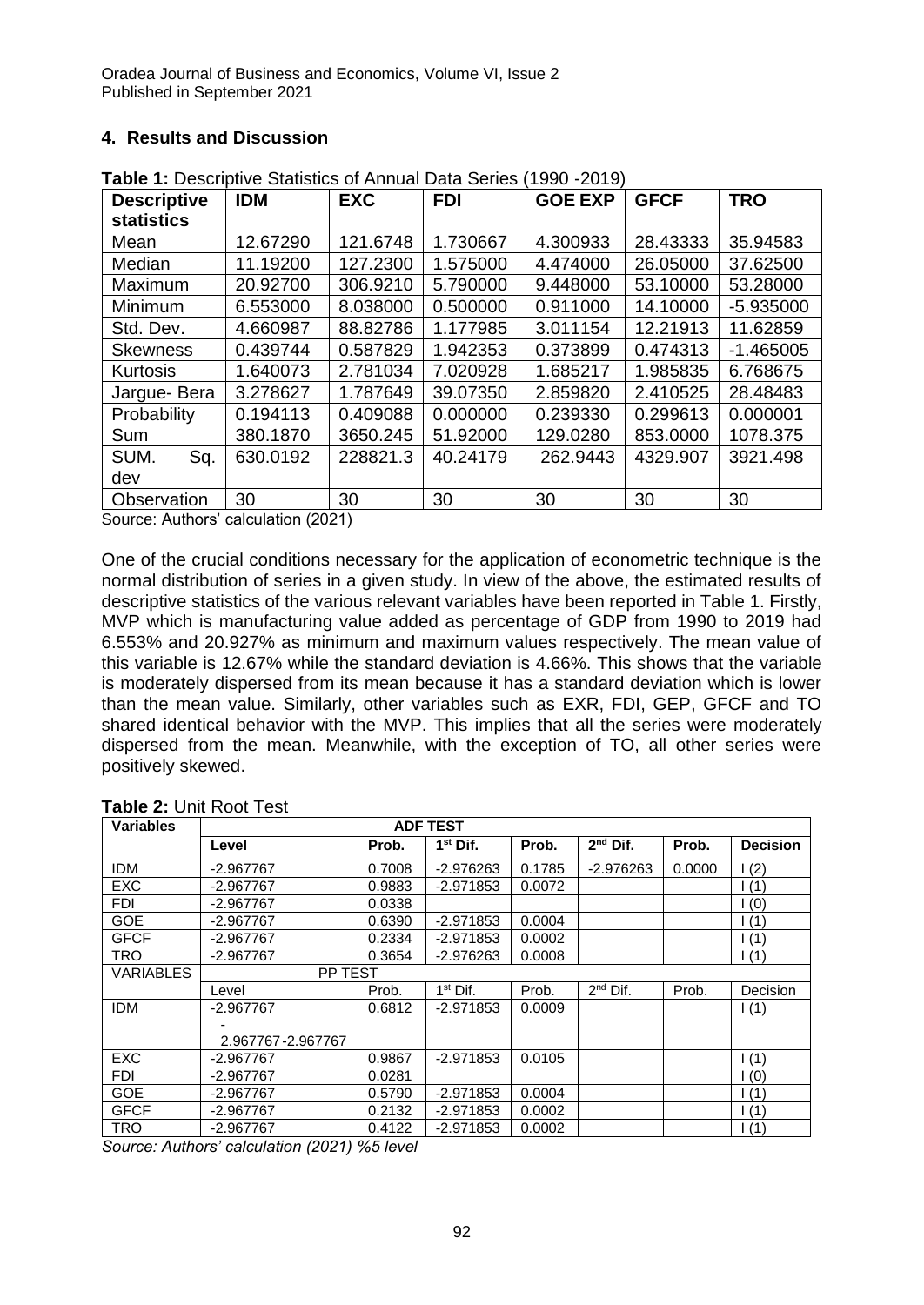The essence of estimating a unit root test is linked with the need to verify stationarity status of the various employed data at different forms. And as such, risk of running into nonsense or spurious results in a study is mitigated through this test. Therefore, the Augmented Dickey Fuller (ADF) and Phillip Peron test (PP) were simultaneously utilized to test whether the data possesses a unit root or not. Table 2 shows the estimated results as follows; FDI inflows is stationary at level which means it is I (0) data. But EXC, GOE, GFCF and TRO are stationary after first differencing which means they are I (1) data. And IDM becomes stationary after second differencing which means it is I (2) data. Therefore, the utilized data possesses different orders of integration, this could spur a sort of divergence among the variables of interest in the short run. However, this divergence has the possibility of returning to equilibrium in the long. Hence, the Johannsen cointegration test is required in this regard to establish the existence or otherwise of long run convergence of the variables of the interest.

| <b>Hypothesized</b>    | Eigen value | <b>Trace</b>      | P- Value | Max- Eigen        | P-Value |
|------------------------|-------------|-------------------|----------|-------------------|---------|
| No. of CE(s)           |             | <b>Statistics</b> |          | <b>Statistics</b> |         |
| None <sup>*</sup>      | 0.873877    | 129.7924          | 0.0000   | 57.97383          | 0.0002  |
| At most 1 <sup>*</sup> | 0.693708    | 71.81852          | 0.0343   | 33.13003          | 0.0612  |
| At most 2              | 0.479162    | 38.68849          | 0.2729   | 18.26486          | 0.4732  |
| At most 3              | 0.411169    | 20.42363          | 0.3946   | 14.82926          | 0.3010  |
| At most 4              | 0.179426    | 5.594371          | 0.7428   | 5.537037          | 0.6730  |
| At most 5              | 0.002046    | 0.057334          | 0.8107   | 0.057334          | 0.8107  |

**Table 3:** Johansen Co-integration Test (Trace Statistics) and (Maximum Eigen value)

Source: Authors' calculation (2021)

While establishing the existence or otherwise of long run convergence of the variables of the interest in this work, Table 3 above shows the estimated results of the long run equilibrium relationship between globalization and industrial development in Nigeria within the context of Johansen Cointegration Test. It was revealed from the above findings that there was presence of at most three (5) cointegration vectors in the estimated model. This confirms that globalization and industrial development have a long run convergence in Nigeria.

| Regresors | Coefficient | T- statistics | Prob. Value |
|-----------|-------------|---------------|-------------|
| LogEXC    | $-0.022611$ | 2.675825      | 0.0135      |
| LogGFCF   | 0.151141    | 2.017584      | 0.0554      |
| LogGOE    | $-0.595712$ | 3.006023      | 0.0063      |
| LogTRO    | $-0.118355$ | 3.150376      | 0.0045      |
| LogFDI    | $-0.128702$ | 0.407115      | 0.6877      |
| R-Squared | 0.91        |               |             |

**Table 4:** Fully Modified Ordinary Least Square (FMOLS)

Dependent Variable: LogIDM Method: Fully Modified OLS Source: Authors calculation (2021)

Table 4 shows the estimates of the long run relationship between various variables of globalization and industrial development in Nigeria using the technique of the Fully Modified Ordinary Least Squares. It could be deduced from the table that it was only LogGFCF that had the expected sign, while all other variables showed otherwise. Meanwhile, the Rsquared is 0.91, which implies that EXC, GFCF, GOE, TRO and FDI jointly accounted for about 91% of the systematic variations in IDM. The implication of this is that the model is relatively good for this empirical analysis. Furthermore, exchange rate had a significant negative relationship with industrial development. A unit change in exchange rate would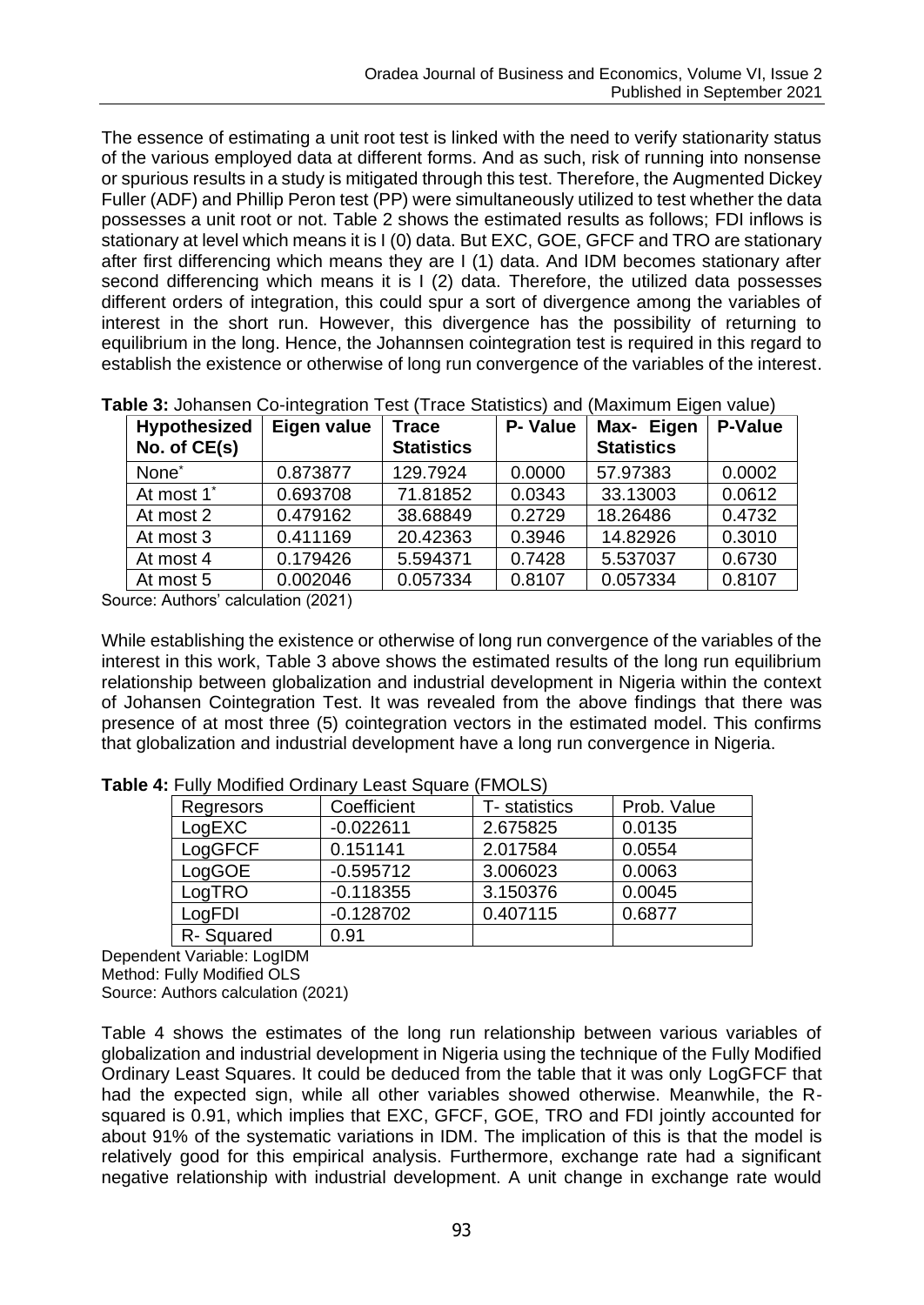induce a reduction in manufacturing value added by 0.02 unit in the country. Similarly, government expenditure had an inverse but significant relationship with industrial development. A unit change in expenditure by the government induces a reduction in manufacturing value added 0.5unit. Conversely, gross fixed capital formation and industrial development had a significant direct relationship. This implies that a unit change in this variable induces a rise in manufacturing value added by 0.15unit. Furthermore, the economic globalization depicted by both FDI inflows and trade openness had a negative relationship with industrial development respectively. Though, trade openness was significant while FDI inflows showed otherwise. Therefore, a unit change in trade openness induces a reduction in manufacturing value added in Nigeria.

By and large, it could be submitted in this study that globalization leads to the dwindling of industrial development in Nigeria. The reasons for this result, firstly might be as a result of the largest proportion of the inflows of FDI in the direction of oil and gas sector in the past decades in the country. In the same vein, manufactured products in Nigeria might lack value added quality which could render them uncompetitive in global market. It therefore imperative to state that economic globalization is a curse to industrial development in Nigeria, because the latest wave of economic globalization contributed to a significant reduction in manufacturing value added in the country. The finding in this study validates the propositions of earlier authors such Awake (2002), Garry (1998), Gondwe (2001), Dembele (1998), Saibu and Akinbobola (2014) who held the views that globalization is curse to developing countries. Also, some other studies such as Onwuka & Eguavoen (2018) Uwadiegwu (2015) are in tandem with the submission of this study.

| <b>Null Hypothesis</b>                   | F-                | Prob.  | <b>Decision</b> | <b>Causality</b> |
|------------------------------------------|-------------------|--------|-----------------|------------------|
|                                          | <b>Statistics</b> |        |                 |                  |
| ER does not Granger Cause IDM            | 2.16759           | 0.1373 | Accept          | None             |
| IDM does not Granger Cause ER            | 0.22259           | 0.8021 | Accept          |                  |
| FDI does not Granger Cause IDM           | 0.22952           | 0.7967 | Accept          |                  |
| IDM does not Granger Cause FDI           | 3.57748           | 0.0444 | Reject          | unidirectional   |
| GFCF does not Granger Cause IDM          | 0.53666           | 0.5918 | Accept          |                  |
| IDM does not Granger Cause GFCF          | 4.84596           | 0.0175 | Reject          | Unidirectional   |
| GOE does not Granger Cause IDM           | 0.18520           | 0.8322 | Accept          |                  |
| IDM does not Granger Cause GOE           | 3.07650           | 0.0655 | Accept          |                  |
| GFCF does not Granger Cause              |                   |        |                 | Unidirectional   |
| <b>ECR</b>                               | 6.01243           | 0.0079 | Reject          |                  |
| ECR<br>does<br>Granger<br>not<br>Cause   |                   |        |                 |                  |
| <b>GFCF</b>                              | 0.40169           | 0.6738 | Accept          |                  |
| TRO does not Granger Cause ECR           | 1.01254           | 0.3789 | Accept          |                  |
| ECR does not Granger Cause TRO           | 4.48358           | 0.0227 | Reject          | Unidirectional   |
| <b>TRO</b><br>does not Granger Cause     |                   |        |                 |                  |
| <b>GFCF</b>                              | 1.08027           | 0.3561 | Accept          |                  |
| <b>GFCF</b><br>does not Granger<br>Cause |                   |        |                 | Unidirectional   |
| TRO                                      | 4.50772           | 0.0223 | Reject          |                  |

## **Table 5:** Pairwise Granger Causality Test

Source: Authors calculation (2021)

Despite the fact that a co-integrating relationship has been established between globalization and industrial development in this study, the authors made further efforts to analyze the feedback effect of various variables of interest utilizing Pairwise Granger Causality technique. Table 5 shows that a unidirectional causality flows from manufacturing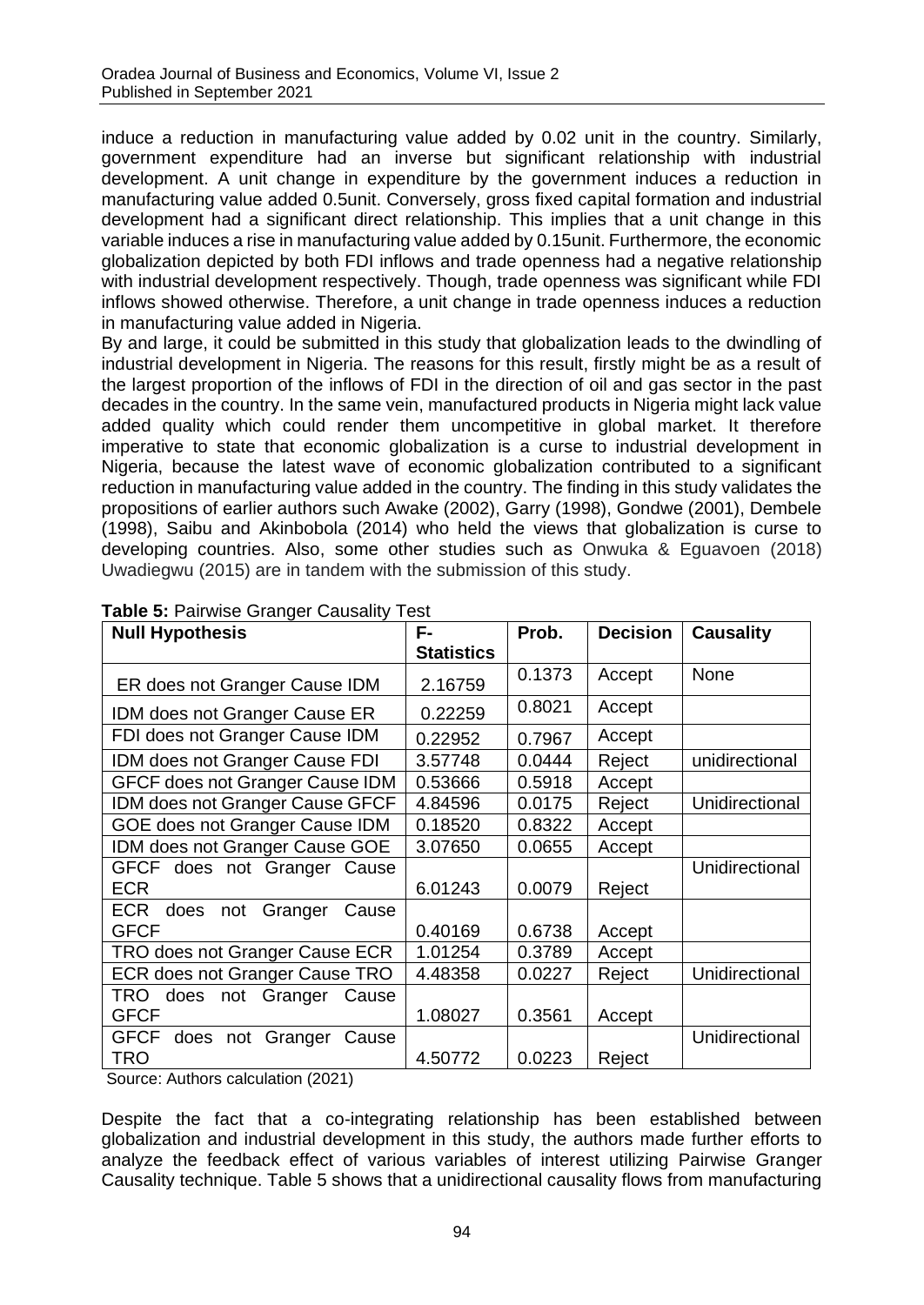value added to FDI inflows. However, no feedback relationship exists between trade openness and manufacturing value added. This implies that industrial development in Nigeria is a necessary condition before globalization could partly contribute fortunes to the country.

Moreover, a unidirectional causality flows from industrial development to gross fixed capital formation. Whereas, gross fixed capital formation Granger causes exchange rate, and a unidirectional feedback flow from exchange rate to trade openness. Finally, gross fixed capital formation Granger causes trade openness. This implies that the long run convergence among the variables of interest earlier established in Table 3 is validated by the estimated results of Granger causality.

## **5. Conclusion and Policy Recommendation**

The question whether globalisation is curse or cure to industrial development between 1990 and 2019 has been investigated within the framework of Fully Modified Ordinary Least Squares (FMOLS) and Granger causality test. In the light of the above, the following principal findings has been emerged in this study. Firstly, exchange rate had a significant negative relationship with industrial development. Government expenditure had an inverse but significant relationship with industrial development. But, gross fixed capital formation and industrial development had a significant direct relationship. Also, both FDI inflows and trade openness had a negative relationship with industrial development respectively. Though, trade openness was significant while FDI inflows showed otherwise. Therefore, economic globalization a curse to industrial development in Nigeria because the latest wave of economic globalization contributed to a significant reduction in manufacturing value added. In the same vein, a unidirectional causality ran from manufacturing value added to FDI inflows. However, no feedback relationship existed between trade openness and manufacturing value added. This implies that industrial development in Nigeria is a necessary condition before globalization could partly contribute to fortunes to the country. Moreover, a unidirectional causality ran from industrial development to gross fixed capital formation. Whereas, gross fixed capital formation Granger caused exchange rate, and a unidirectional feedback ran from exchange rate to trade openness. Finally, gross fixed capital formation Granger caused trade openness. Therefore, from these findings, this study recommends that before the current wave of economic globalization could be a cure to industrial development in Nigeria, the policymakers in the country should embark on policies that would drive the largest proportion of the inflows of FDI in the direction of manufacturing sub sector in the country. Similarly, all hands must be on deck by all the relevant stakeholders to ensure that manufactured products in Nigeria possesses value added quality to facilitate their competitiveness in the global market.

#### **References**

Aderemi, T.A., Ogunleye, A.G., Lucas, B.O., and Okoh, J.I., 2020. Globalization and Economic Growth: Evidence from European Countries. *European Financial and Accounting Journal*, 15(1), pp. 67-82, [http://efaj.vse.cz/doi/10.18267/j.efaj.234.pdf.](http://efaj.vse.cz/doi/10.18267/j.efaj.234.pdf)

Adofu, I., & Okwanya, I., 2017. Linkages between Trade Openness, Productivity and Industrialization in Nigeria: A Co-integration Test. *Research in World Economy*, 8(2),URL: https://doi.org/10.5430/rwe.v8n2p78, http://rwe.sciedupress.com.

Agbarha, E.K., & Peter, S.A., 2017. Globalization and Economic Growth in Nigeria: A Cointegration Approach. *Journal of International Business and Economics, American Research Institute for Policy Development*, 5(1), pp. 105-113. DOI: 10.15640/jibe.v5n1a9.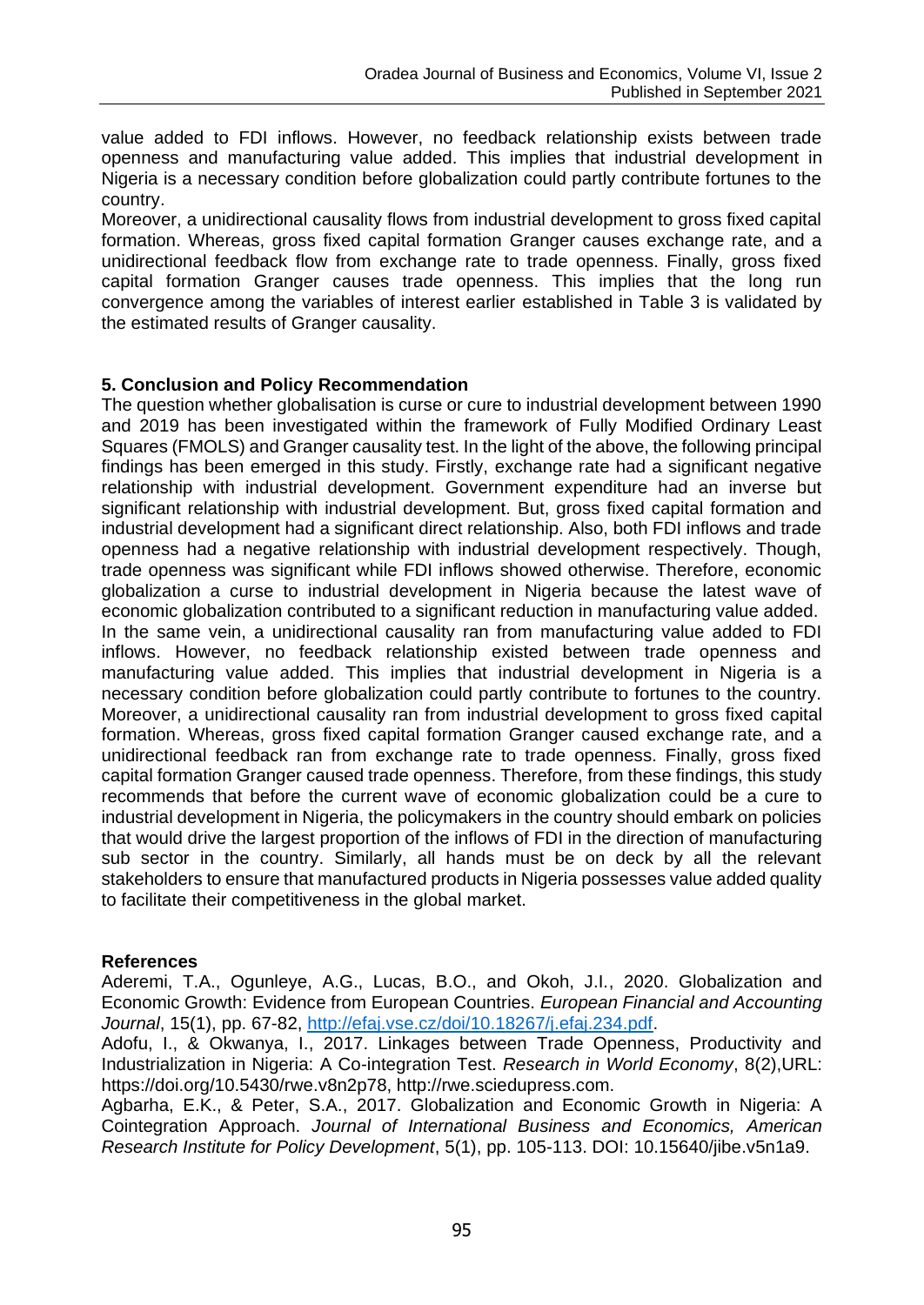Akindele, D.B., Jogunola, A. and Aderemi, T.A., 2019. Globalisation and Real Estate Development in Nigeria: An Empirical Perspective. *Saudi Journal of Economics and Finance,* 3(7), pp. 294-297, DOI:10.21276/sjef.2019.3.7.3.

Akor, A.A, Yongu, V.M. & Akorga M.T., 2012. Effects of globalization on the Nigeria economy. *Journal of Management and Corporate Governance*, 4, pp. 1-6.

Awake, A., 2002. Globalization: Curse or cure? *New York: Watch Tower and Tract Society*. Ayanwale A. B., 2007. FDI and economic growth: Evidence from Nigeria. Nairobi: African Economic Research Consortium, Paper 165.

Baldwin, R.E. and G.G. Cain, 2000. Shifts in U.S. Relative Wages: The Role of Trade, Technology, and Factor Endowments`. *The Review of Economics and Statistics*, 82(4), pp. 580–95, [http://www.mitpressjournals.org/doi/pdf/10.1162/003465300559064.](http://www.mitpressjournals.org/doi/pdf/10.1162/003465300559064)

Binuyo B.O., Oluwadare, A.A., Ayodele, O. Olanrewaju, G.O. and Obiakor, R., 2017. Impact of Globalization on the Industrial Growth in Nigeria (1981 – 2014): Implication to Psychologist and Economist. *European Journal of Business, Economics and Accountancy*, 5(5), pp. 52-60.

Dappa, T., and Thom-otuya, B., 2010. The Effects of Globalization on Developing Economies: The Nigerian Experience. *Sophia: An African Journal of Philosophy*, 12(2), pp.56-63

Dembele, D.M., 1998. Africa in the twenty-first century.

Dreher A, Gaston N, Martens P., 2008. Measuring globalization: Gauging its consequences. Springer Verlag.

Dollar, D. and Kraay, A., 2001. Growth is good for the poor. *Policy Research Working Paper No. 2587,* World Bank Group*.* 

Ebong, F, Udoh E. and Obafemi, F., 2014. Globalization and the Industrial Development of Nigeria: Evidence from Time Series Analysis. *International Review of Social Sciences and Humanities*, 6(2), pp. 12-24.

Feridun, M., Olusi, J.O., and Folorunso, B.A., 2006. Analyzing the impact of globalization on economic development in developing economies: an application of Error Correction Modelling (ECM) to Nigeria. *Applied Econometrics and International Development,* l (6-3), pp. 174-182.

Burtless, G., Lawrence, R.Z., Litan, R.E., Shapiro, R.J., 1998. Globaphobia: Confronting fear about open trade: Washington, D.C: Brookings Institute Press.

George-Anokwuru, C.C., 2018. Economic Globalization and Growth of the Nigerian Economy. *IIARD International Journal of Economics and Business Management,* 4(2), pp.51-60.

Imandojemu, K. Akinlosotu, N.T. and Aina, J.B., 2021. Globalization and Economic Growth in Nigeria. *International Journal of Economics, Commerce and Management* 10(1), pp. 185- 203.

Gondwen, G.E., 2007. Making globalization work in Africa. *Finance and Development*, 38(4), pp. 31-33. DOI: https://doi.org/10.5089/9781451951974.022

Kovářová, E., 2017. Economic Globalization Effects and Openness to Trade of the ECOWAS Member States. *Studia Ekonomiczne*, 10, pp. 8-17.

Letswa, A.M., Raji, S.A. and Edita, M.N., 2018. The Effects of Globalization on African Economic Development: The Nigerian Experience. *International Journal of Arts and Humanities (IJAH) Ethiopia,* 7 (2), pp. 98-103, DOI: http://dx.doi.org/10.4314/ijah.v7i2.12.

Kaya, Y., 2010. Globalization and Industrialization in 64 Developing Countries, 1980-2003. *Social Forces*, 88(3), pp. 2-30. DOI: 10.1353/sof.0.0300.

Odo, C.O., Agbo, I., and Agbaji, B., 2020. Globalization and Developing Economy: Evidence from Nigeria. *Journal of Financial Risk Management,* 9, pp, 518-530, doi: 10.4236/jfrm.2020.94028. DOI: 10.4236/jfrm.2020.94028.